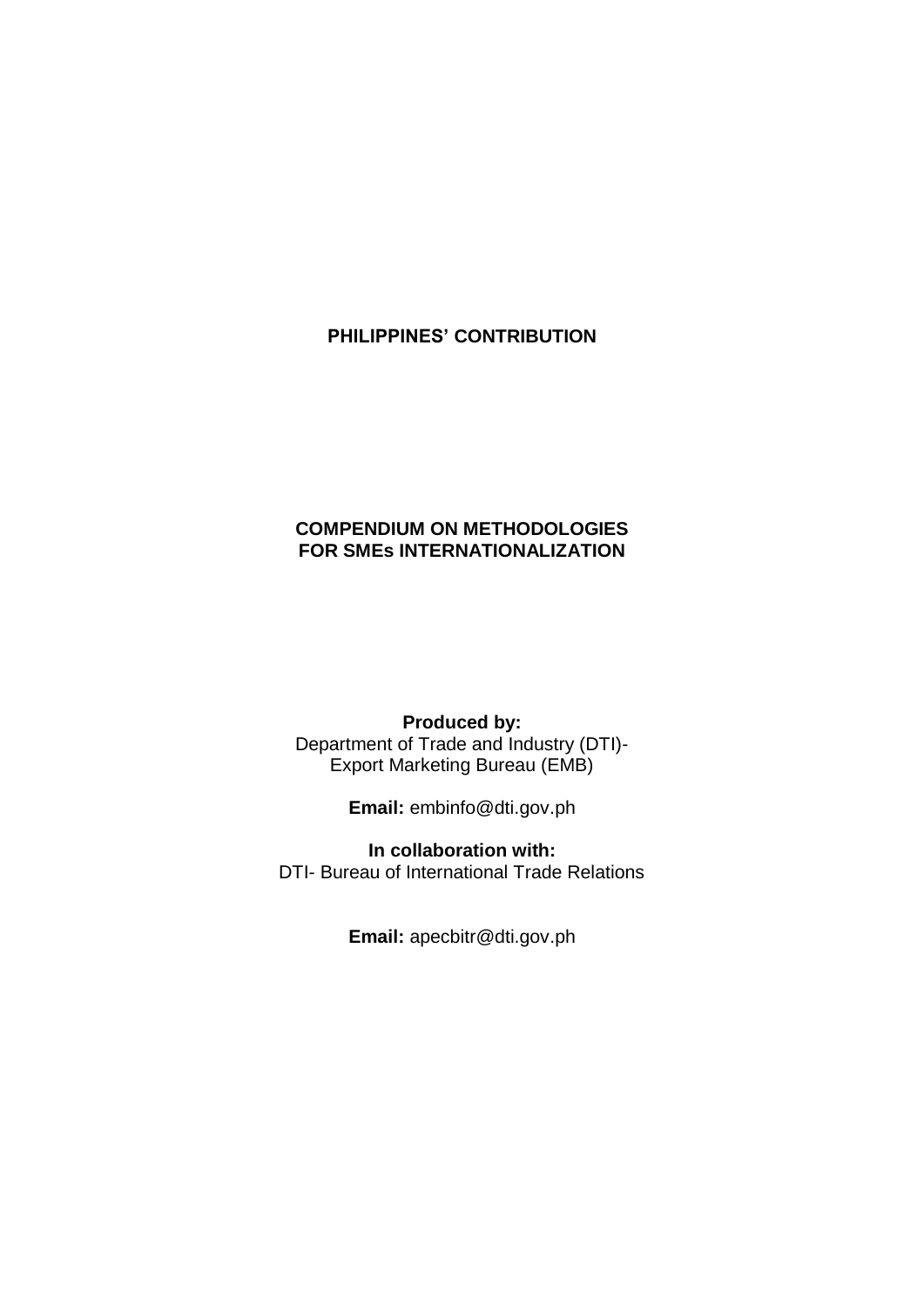# **A. Executive Summary**

The Regional Interactive Platform for the Philippine Exporters (RIPPLES) Plus anchors its strategies on the DTI Prosperity Plan for All 2022 which envisions a more inclusive and prosperous Philippine with employment and income opportunities for all. The Philippine Development Plan (PDP) 2018-2022 serves as its overarching framework, which aims to implement a strategic external trade policy regime through the expansion of market access and diversification of export products and markets, increase of competitiveness and Philippine exports, and enhancement of trade facilitation and strengthening of linkages and connectivity consistent with the Philippine Export Development Plan (PEDP).

Under the program, the DTI-Trade and Investments Promotion Group (TIPG) led by the Export Marketing Bureau (EMB), in close coordination with the Philippine Trade Training Center (PTTC), Center for International Trade Expositions and Missions (CITEM), and Regional Operations Group (ROG), other government agencies, business support organizations, academe, and the private sector collaboratively undertake export development and promotion activities that are PEDP centric to address the need for expansion of Philippine supply base of internationallycompetitive Philippine export products and services and to provide intensified, purposive, and practical assistance geared towards the internationalization of micro, small, and medium enterprises (MSMEs) and expand the global export market opportunities for large corporations.

#### **B. Methodology**

RIPPLES Plus is a focused program, which aims to expand the supply base of internationally competitive Philippine export products and services and to provide intensified, purposive, and practical assistance geared towards the internationalization of micro, small, and medium enterprises (MSMEs) and expand the global export market opportunities for large corporations.

RIPPLES Plus has two (2) modes of interventions to efficiently carry the program objectives, develop and promote key and emerging sectors under the Philippine Export Development Program (PEDP), categorized as follows:

- **Mode 1: Global Export Advancement Resource** which includes One-onone consultations, Focus Group Discussions (FGDs), Technical Working Groups (TWGs), e-Commerce, Client Servicing, Mutual Recognition Agreements (MRAs), Trade Facilitation, Policy Advocacy, and Product Development; and
- **Mode 2: Strategic Marketing & Promotions** which includes Inbound and Outbound Business Missions, Branding, and Mainstreaming.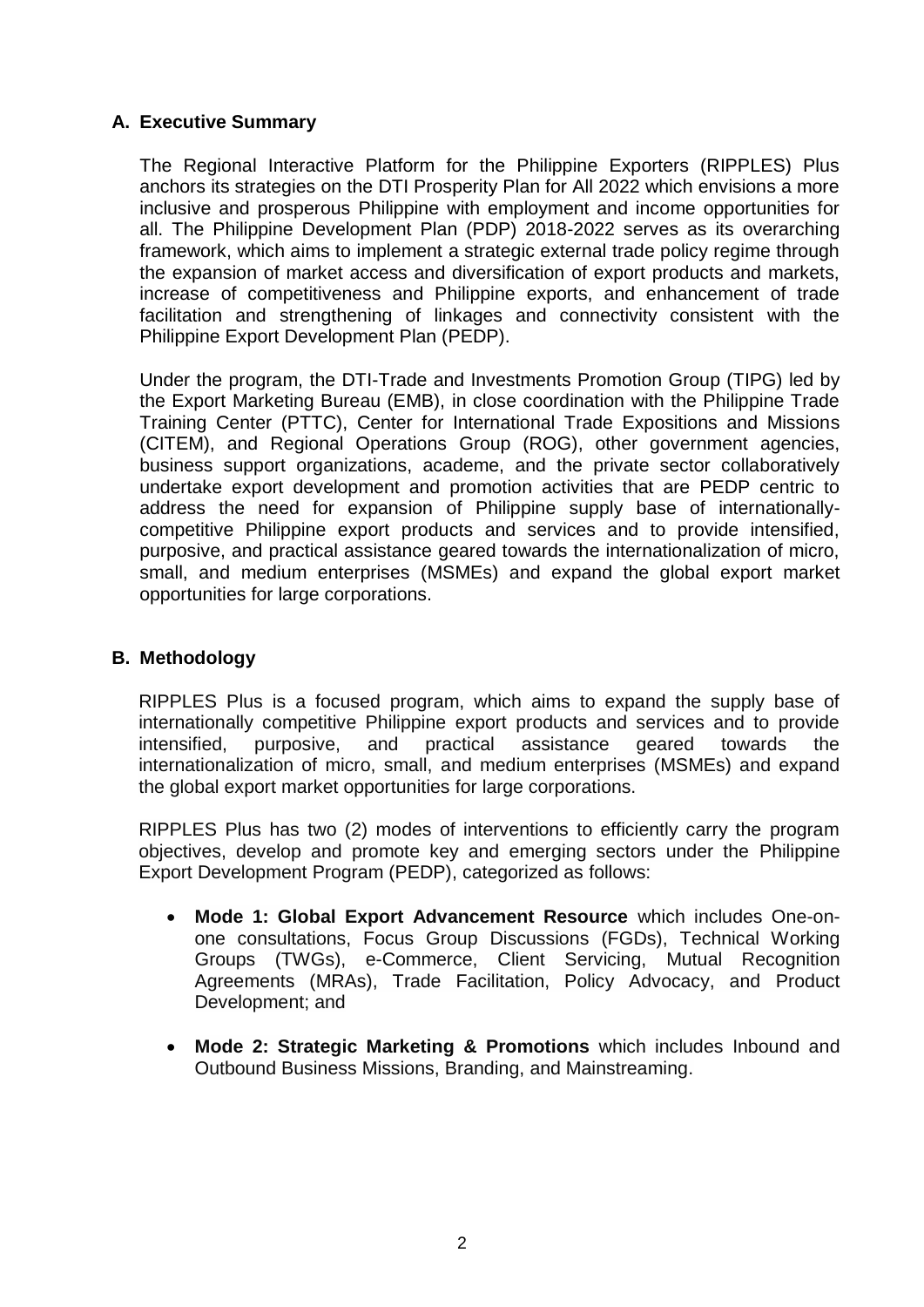# **C. Success Stories**

# **1. Semiconductor & Electronics Industries in the Philippines, Inc. (SEIPI)**

- As a potent industrial and economic force playing a major role in Philippine national development, the different semiconductor and electronics companies formed on October 24, 1984 what is known as the Semiconductor Electronics Industry Foundation, Inc. (SEIFI).
- The association, in September 1998, changed its name from the Semiconductor Electronics Industry Foundation, Inc. (SEIFI) to Semiconductor and Electronics Industries in the Philippines, Inc. (SEIPI) to realize its goal of being the representative body of the major players and all industries supporting the development of Philippine electronics. With this change, SEIPI has adopted the clustering framework as a key strategy for industrial development.
- Through the program, the capabilities of the Philippine electronics sector were promoted directly to foreign partners through proactive engagements with relevant players.

# **2. Pointwest Technologies Corporation**

- Founded in 2003 by pioneers of the Philippine Global Sourcing industry, Pointwest creates value for its satisfied clients — including top Fortune 100 and local companies — with world-class IT and BPM services backed by international-standard methodologies, and innovative practices.
- With leadership affirmed through the International ICT Awards' Hall of Fame recognition for "Best Filipino-Owned Company," and excellence pronounced in extensive industry experience in financial services, retail, transportation, logistics, travel, healthcare, utilities, media, and the public sector, Pointwest transforms businesses for the fourth industrial revolution with digital offerings in Analytics, User Experience, Enterprise Mobility, Omni-Channel Solutions Development, RPA, and Cloud Computing.
- The program assisted them through the OBMM and was exposed and challenged on the advancements in healthcare and technology in the international field. They were also matched with possible buyers and/or partners.

# **3. Magic Melt Food, Inc.**

 Magic Melt started as a small specialty bakeshop in 1999. It is now known for quality-baked products. These include the classic *ensaymadas* to tasty loaf